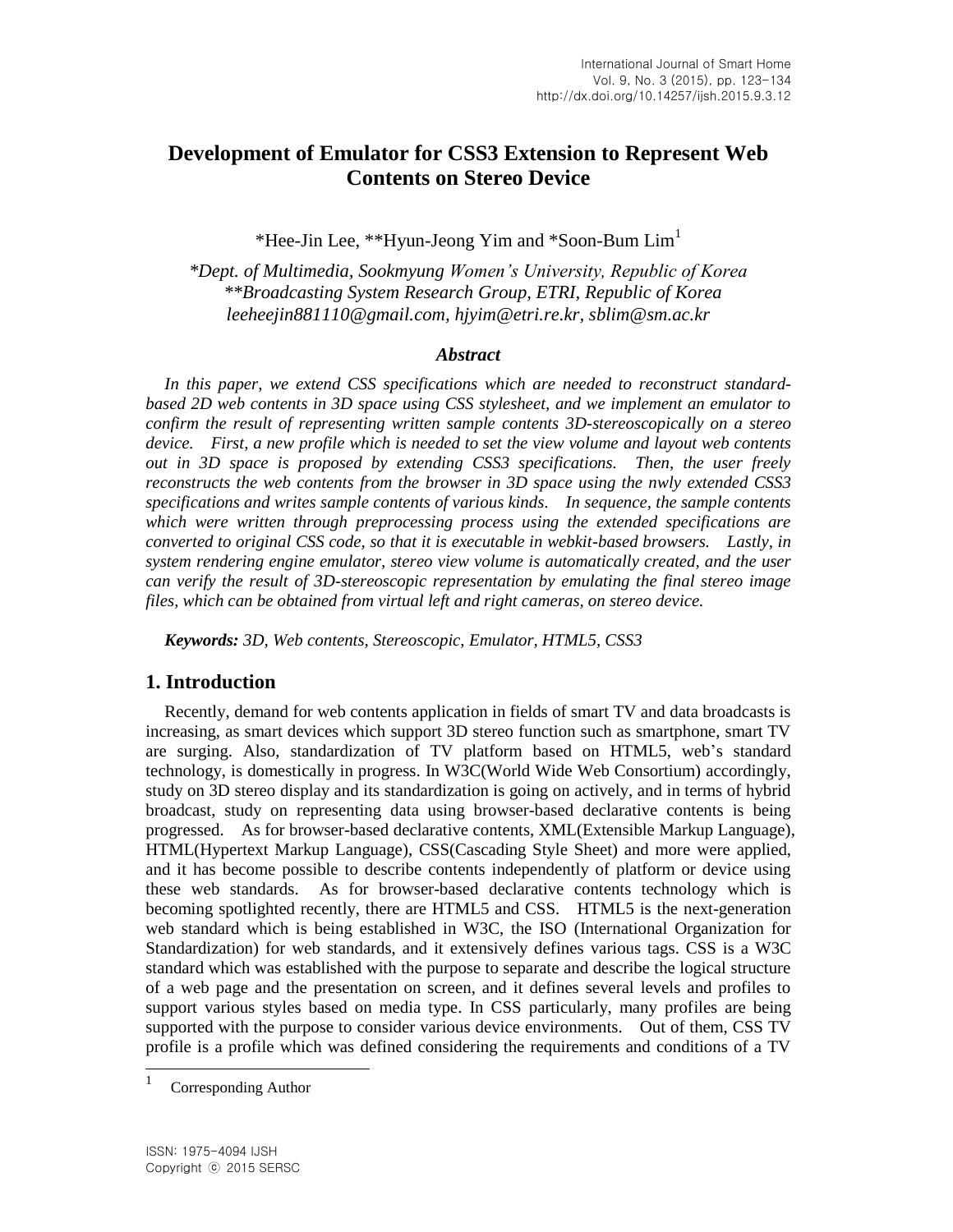device, and it is applied when representing browser-based contents in TV. However, the current CSS TV profile standard was defined before the appearance of CSS3, hence not including the concept of three-dimensional space. Also, standards for HTML5 or CSS which are already developed or being developed, do not contain specification of methods to place contents in three-dimensional space or to represent it as stereo solid image.

Thus, in this paper, we extend current CSS specifications to represent web contents written in HTML5 in stereo space, under web environment. In addition, we implement an emulator to verify the result of representing written sample contents 3D-stereoscopically on a stereo device.

# **2. Related Technology**

#### **2.1. 3D Representation Techniques and Extension for Stereoscopic 3D**

As 3D data applications in webpages increase, 3D representation-related study on the webpage is being progressed [1]. Currently, 3D modeling representation is available on WebGL and Web3D, but it focuses entirely on 3D objects in 3D space. Also, related studies on representation for the stereoscopic 3D web are being progressed in W3C [2]. It extends CSS specification to represent 3D-stereoscopically on the web as shown in Table 1.

| <b>Composition</b>                                     | <b>CSS</b> property                                                                                 |
|--------------------------------------------------------|-----------------------------------------------------------------------------------------------------|
| Extended CSS 3D property                               | perspective-baseline                                                                                |
| Stereo properties to specify stereo 3D contents        | stereo-content, stereo-render-option, stereo,<br>stereo-size-type, stereo-order-type, stereo-format |
| Media type '3D-display' for Media Query                | non-normative                                                                                       |
| Display Interface<br>(Device API for stereo rendering) | non-normative                                                                                       |

**Table 1. CSS Specification Extension for Representing Stereoscopic 3D**

In particular, browser-based content of TV can be represented using CSS TV Profile 1.0[3], which is defined considering requirements and constraints of TV device as shown in Table 2. Other than shown in the table, specifications which are related to mouse event and conditional search, such as Speech module, Template Layout module, Fragmentation module and more, were excluded from the TV profile. Above this, existing broadcast contents which enable 3D image data to be sent to the user's device beforehand by downloading in real-time using broadcast network or IP network, and hybrid network-based 3DTV service technology which can provide 3DTV service at optional time using synchronous or non-synchronous methods, are being studied.

| <b>Related modules</b>           | <b>Excluded specification from current CSS</b>                                                  |
|----------------------------------|-------------------------------------------------------------------------------------------------|
|                                  | Backgrounds and Borders module Level 3   background-attachment, border-collapse, border-spacing |
| Positioned Layout module Level 3 | none                                                                                            |

**Table 2. CSS TV Profile 1.0 Specification**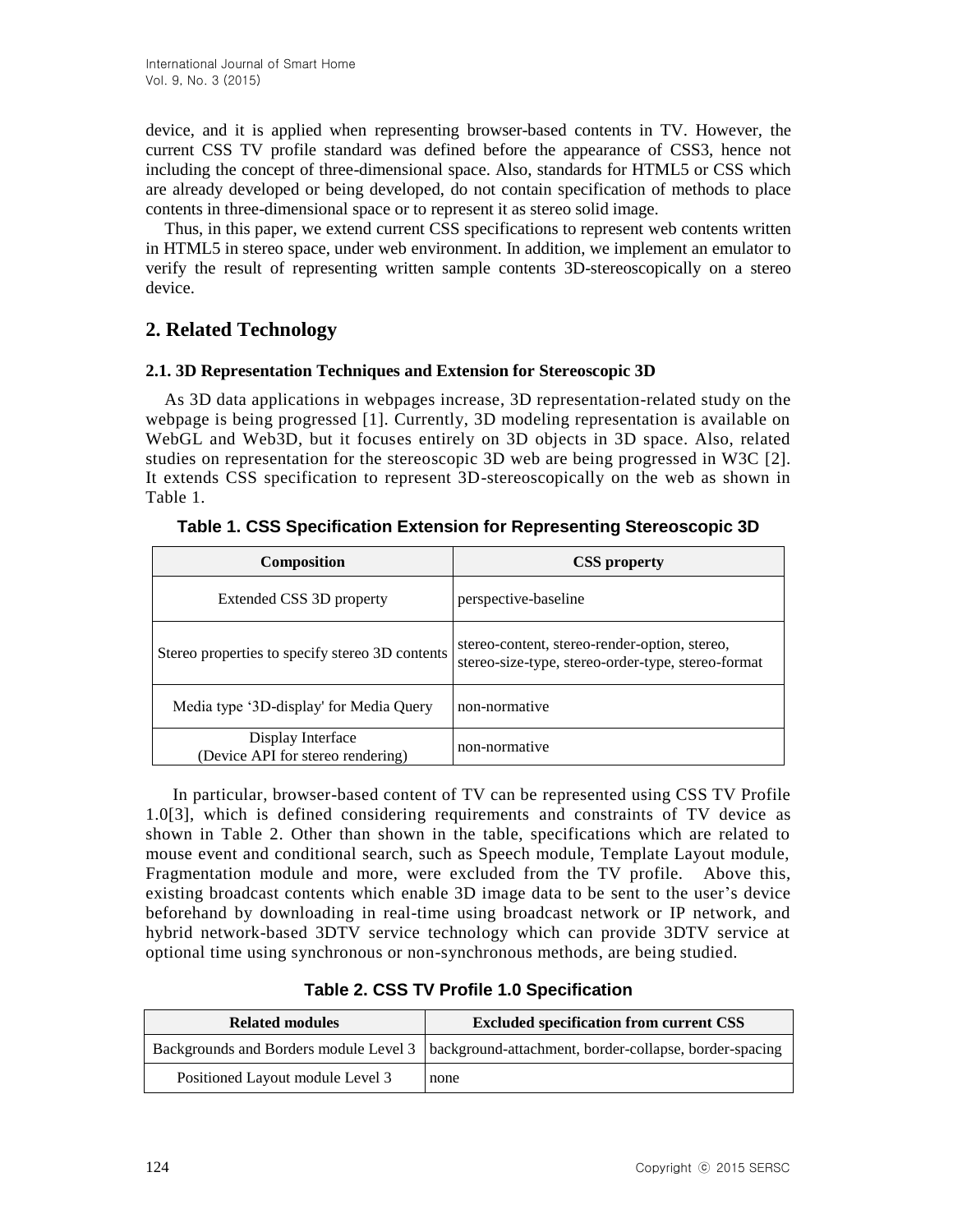| Font module Level 3               | font-size-adjust, font-stretch         |
|-----------------------------------|----------------------------------------|
| Text Level 3                      | text-shadow, word-spacing, white-space |
| Lists and Counters module Level 3 | none                                   |
| Basic UI module Level 3           | cursor                                 |

#### **2.3. CSS3 Modules in W3C**

In W3C, the characteristics of CSS2 which define the layout of webpage and its style were extended. The most recent CSS3 module extended the characteristics of CSS2 which effectively assigns the style of a web page document, and adopted the concept of modules such as text, font color, background & border, transform, transition, animation and more [4]. Thus, it has become possible to create code in module units, load only the CSS modules that are needed in sorts of browsers or devices, and rapidly update only the necessary module. Of the three CSS3 modules related to this study, CSS3 Fragmentation Module is a module which divides the formation of a page, and it can split a page in various sizes and directions. CSS3 Positioned Layout Module [5] is mostly used when placing elements, and it enables assigning the order when the positions of elements overlap. CSS3 3D Transform Module [6] is used when placing elements in 2D/3D space, editing web contents or defining spaces of 3D form. CSS3 3D Transform Module is only concerned in 3D transformation (T, R, S) of the objects in 2D space, but there are no attributes to lay objects out in 3D space.

#### **3. Objective of Research**

We extend CSS specifications which are needed to reconstruct 2D web contents in 3D space using CSS, and we implement an emulator to confirm the result of representing written sample contents 3D-stereoscopically on a stereo device, as shown in Figure 1.

Process of this system is composed of user's 3D-stereoscopic representation using extended CSS3 specifications and emulation in system rendering engine emulator. First, the user separates a web page consisted of various 2D-based multimedia contents into various forms using current CSS properties. Then, a new profile which is needed to set the view volume and layout web contents out in 3D space is proposed by extending CSS3 specifications. After that, the user freely reconstructs the web contents from the browser in 3D space using the newly extended CSS3 specifications and writes sample contents of various kinds. In sequence, the sample contents which were written through preprocessing process using the extended specifications are converted to original CSS code, so that it is executable in webkit-based browsers. Lastly, in system rendering engine emulator, stereo view volume is automatically created, and the user can verify the result of 3D-stereoscopic representation by emulating the final stereo image files, which can be obtained from virtual left and right cameras, on stereo device.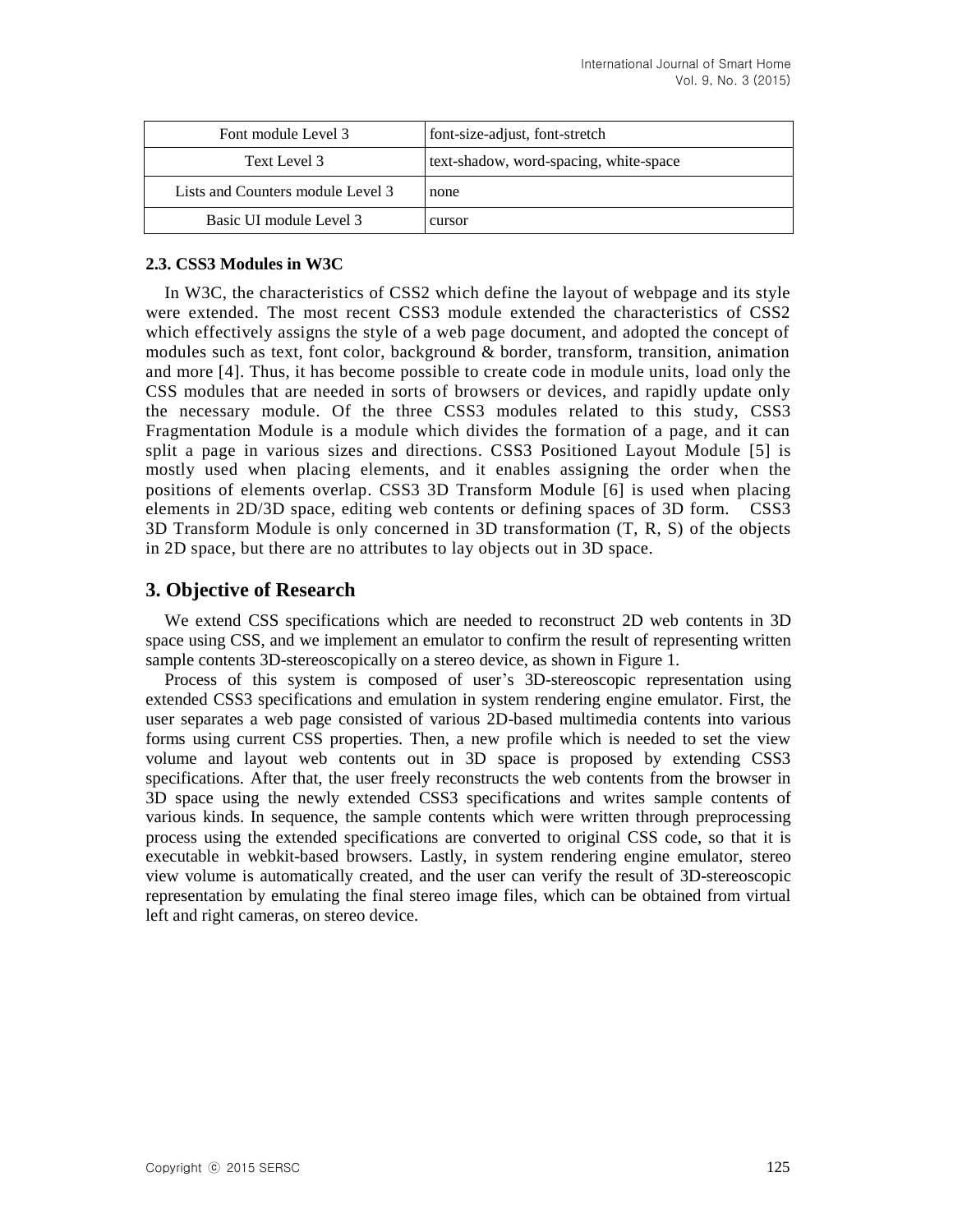

**Figure 1. Process of 3D Stereo Representation from 2D Web Content**

# **4. CSS3 Stylesheet Extension for Representing 3D Layout of Web Content**

There is no solution to fill in overall information which is needed to set the view volume in graphics using current CSS specifications. Like this, setting view volume using CSS cannot have abundant composition like view volume in graphics, so it is necessary to define new CSS profile by extending CSS specifications, which is needed when setting view volume.

The profile we are proposing was newly defined by extending CSS specifications in order to enable representing 3D-stereoscopically on various stereo devices by reconstructing 2D web contents in 3D space. Later on, it will be consisting of contents showing CSS specification extension and contents of CSS TV Profile 1.0, which is the CSS profile related to TV devices. While sequentially progressing steps of view volume settings, contents layout in view volume, and projection mode settings in order to place the objects separated from web page on three-dimensional space, we examined nodes, properties and property values which are needed in each step and defined other necessary factors.

#### **4.1. 3D View Volume Setup**

In order to place multimedia objects comprising the web content into 3D space, 3D view volume must be set. 3D view volume of 3D graphics information includes various properties; *e.g.,* viewpoint, view direction, up-vector, view angle, near/far clipping distance, convergence distance. So, camera, lens, clipping and other setting information are required by default.

Currently, there is no way to set all the information to set the rich view volume using CSS. We can set the view volume by using following three properties; perspective, perspectiveorigin, transform-style of the CSS 3D Transform module. It cannot represent all the information of 3D view volume setting on graphics. It can only set viewpoint and convergence distance. Table 4 summarizes default information required to set the 3D view volume and the properties of view volume setting in existing CSS [7].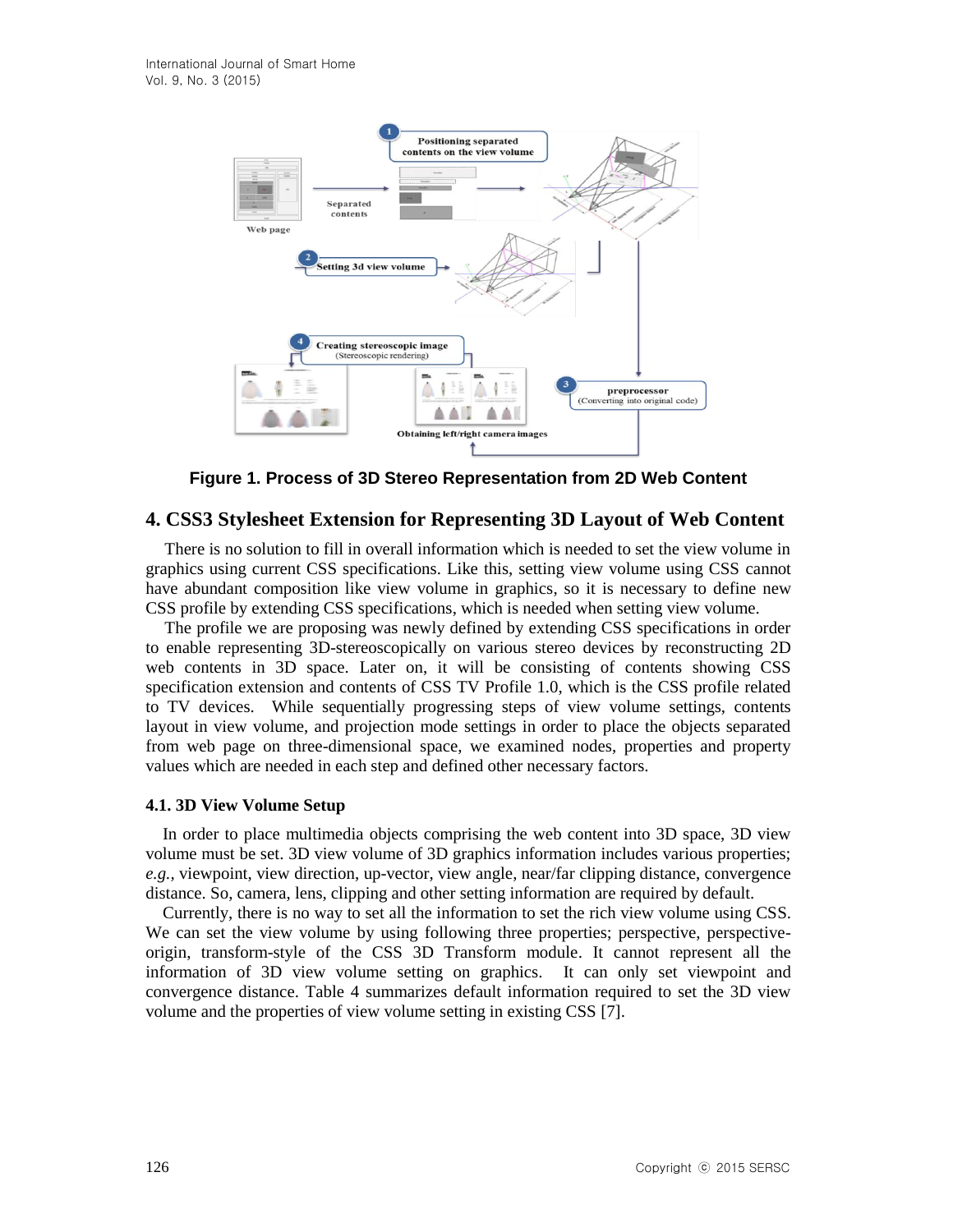| Category                 | 3D view-volume set-up information            | <b>Related attribute of CSS</b>           |
|--------------------------|----------------------------------------------|-------------------------------------------|
| viewpoint setup          | viewpoint $(x, y, z)$                        | perspective-origin: x, y                  |
|                          | $up-vector(x, y, z)$                         | fixed $(0, 1, 0)$                         |
|                          | view direction $(x, y, z)$                   | fixed $(0, 0, 1)$                         |
| view space setup         | view angle( $\alpha_w$ , $\alpha_h$ )        | fixed(Screen size)                        |
|                          | near, far clipping distance( $d_n$ , $d_f$ ) | none                                      |
|                          | convergence distance( $d_c$ )                | perspective                               |
| projection setup         | projection mode setup                        | transform-style :<br>'flat   preserve-3d' |
| placement of web content | none                                         | $z$ -index: $\leq$ element $>$            |

**Table 4. 3D View Volume Setting Information and Related Property of CSS**

Therefore, we need to extend CSS specification for 3D layout of web content as shown in Table 5. Users could set camera position which determines a viewpoint by using 'perspectiveorigin' property of CSS 3D Transform module, but it can only be set vertically or horizontally of the camera position as the input values of the property only have x, y coordinates. The additional '-3dLayout-perspective-origin' property accepts input of x, y, coordinates of camera position with z-value additionally, which is the distance from camera to convergence plane. Absolute length units such as %, mm, and em could be used as input units. In current CSS, there is no property to set view-direction, which enables setting the direction of convergence plane to perpendicular. Therefore, we suggest extension of specifications for the users to freely look at the object from the various points including the front, back, left, right, up, down, and more, so that the user could set from at which point they are looking at convergence plane using CSS. Also, there is no property to set the up-vector in current CSS, as the direction of y axis is fixed towards the form. Therefore, we extend the specification for setting up camera freely in the direction to the left, right, up, down direction with x, y positioning values. This allows defining the rotation of camera by setting which direction shows 'an upward direction' of the display.

'-3dLayout-PerspectiveVolume' property consists of four parameters (<fovy>, <aspect>,  $\langle$  =  $\langle$  far> $\rangle$  for setting the view space which helps to set up the view volume.  $\langle$  fovy> is the user's field of view, <aspect> is projection surface of the horizontal / vertical scaling,  $\langle$  -chear>,  $\langle$  far $\rangle$  tells the distance of near and far clipping plane on z axis. Therefore, these allow the user to set how closely they could see the object and towards which point they could see. Through 'transform-style' property of CSS, user could set how to render object in 3D space. We added the '3dstereo' property value for specifying the projection mode with forms of layout in 3D space.

| Table 5. CSS Specification Extension for 3D Layout of Web Content |                                    |
|-------------------------------------------------------------------|------------------------------------|
| Category                                                          | <b>CSS</b> specification extension |

| Category  | <b>CSS</b> specification extension                                                        |
|-----------|-------------------------------------------------------------------------------------------|
|           | $\cdot$ -3dLayout-perspective-origin : x<br>: extend 'perspective-origin : x y;' property |
| viewpoint | •-3dLayout-view-direction : x,<br>$\mathbf{v}_{\bullet}$<br>z:                            |
| setup     | : suggest new                                                                             |
|           | $\cdot$ -3dLayout-up-vector : x, y;                                                       |
|           | : suggest new                                                                             |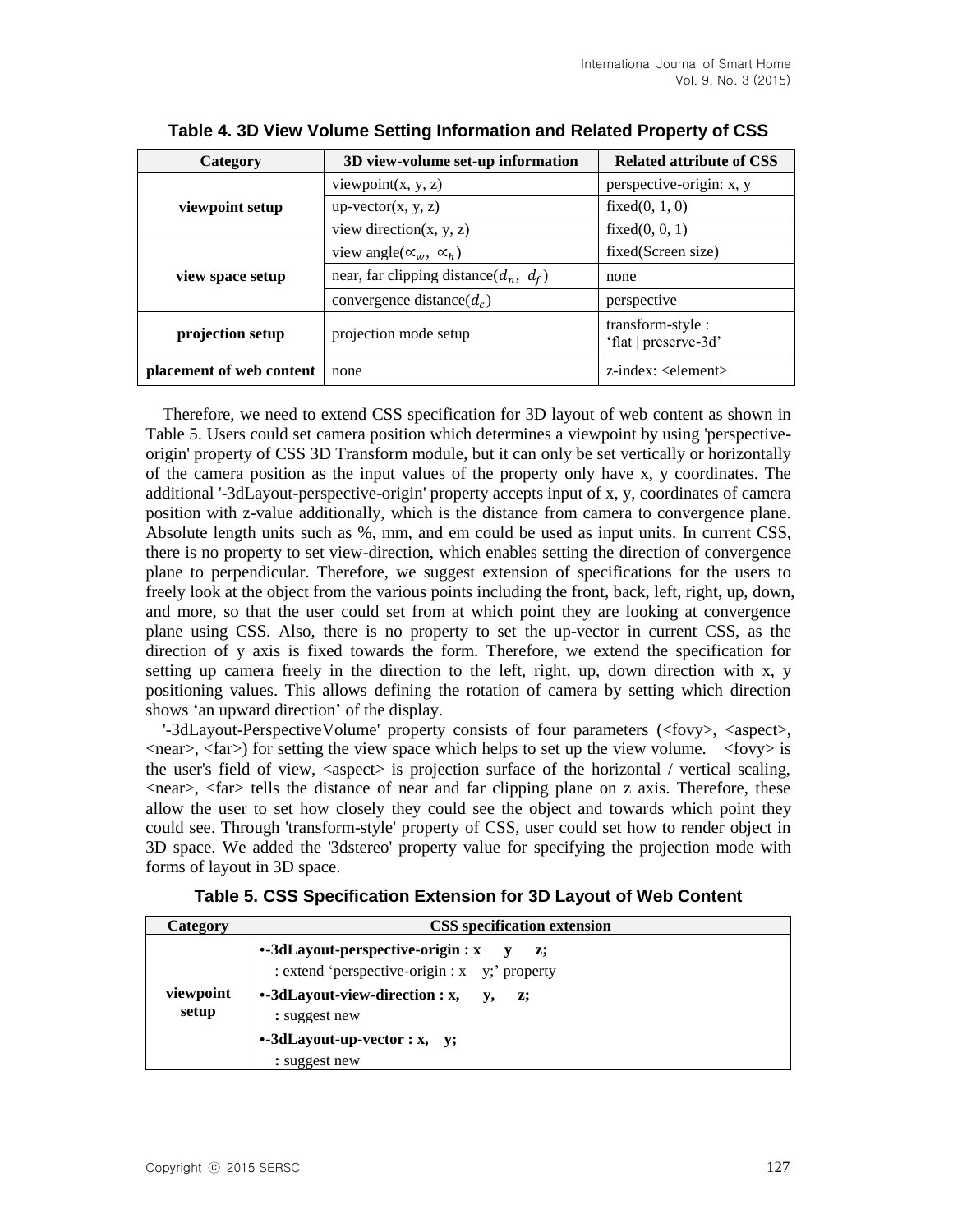| view space          | •-3dLayout-perspectiveVolume : <fovy> <aspect> <near> <far>;</far></near></aspect></fovy>                                  |
|---------------------|----------------------------------------------------------------------------------------------------------------------------|
| setup               | : extend 'perspective : < length>;' property                                                                               |
| projection<br>setup | •transform-style: '3dstereo';<br>: add property value to 'transform-style : flat   preserve-3d' property of current<br>CSS |

#### **4.2. Object Layout in the View Volume**

Currently, there is no way to input z-value for each content directly. Now, 'z-index' of CSS3 Positioned Layout module determines arrangement of elements. It only determines arrangement of elements within the same plane, so it cannot compose 3D space. Therefore, we suggest extending CSS specification to place web content in view volume as shown in Table 6. '-3dLayout-positioning' and '-3dLayout-relative-positioning' property inputs horizontal, vertical positions and z-coordinate concurrently for each object 'depth' and 'zdepth' property input the form of 'real value + unit'. If users arrange objects in the relative coordinates, they have to set a base layer position by using '3dLayout-SetbasePosition (<x position>, <y position>, <z position>)' property. These properties enable each object to include Z value and express information of relative depth. In order to confirm the result of placing 2D content in 3D space in document, the result was rotated by a predetermined angle as shown in Figure 2.

#### **Table 6. CSS Specification Extension for Layout of Web Content in View Volume**

| Category                       | <b>CSS</b> specification extension                                                                                                                                                                                                                                                                |
|--------------------------------|---------------------------------------------------------------------------------------------------------------------------------------------------------------------------------------------------------------------------------------------------------------------------------------------------|
| <b>Absolute</b><br>positioning | •-3dLayout-depth : <length>;<br/>: suggest new property<br/><math>\cdot</math>-3dLayout-positioning : <math>\langle x \rangle</math> position <math>\langle y \rangle</math> position <math>\langle z \rangle</math> position <math>\langle z \rangle</math>;<br/>: suggest new property</length> |
| <b>Relative</b><br>positioning | •-3dLayout-z-depth : <length>;<br/>: suggest new property<br/>•-3dLayout-relative-positioning : <x position=""> <y position=""> <z position="">;<br/>: suggest new property. Input '3dLayout-SetbasePosition : x y z;' property to<br/>set a position of based layer</z></y></x></length>         |



**Figure 2. Placement of Web Content in View Volume**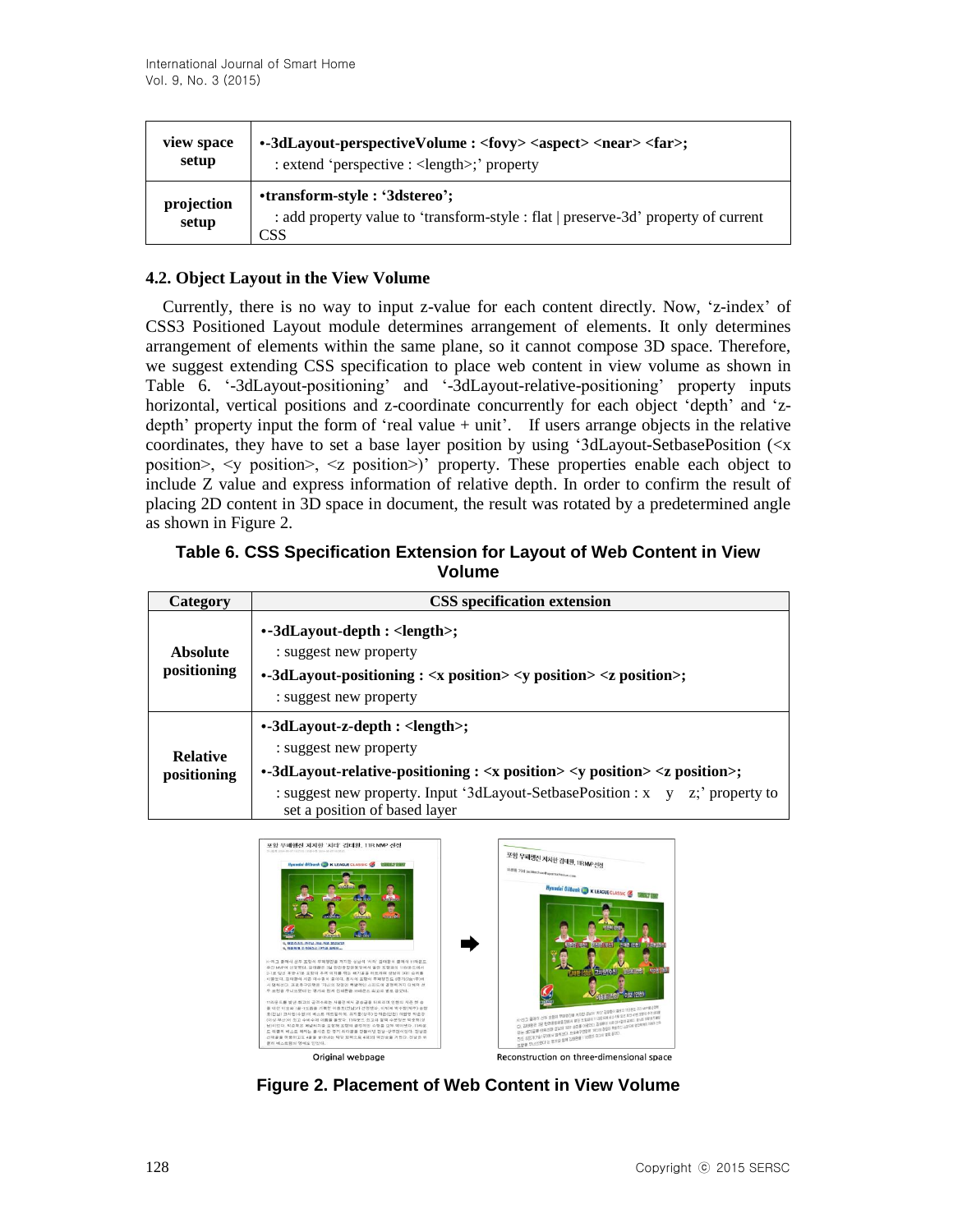#### **4. Rendering Engine Emulator and Results**

In advance, we proposed methods to setup the View Volume which is necessary when reconstructing HTML-based webpage in 3D space using CSS3. However, the extended CSS3 specifications proposed in this study are not W3C standards, and cannot be represented on current browsers. Therefore, it is necessary to enable contents written in extended CSS3 specifications to be represented on webkit-based browsers, and web contents to be represented stereoscopically on stereo devices, with the extended CSS3 specifications.

Accordingly, the system process must be largely composed of preprocessing process and emulation process of the rendering engine emulator which provides output of left/right eye image as shown in Figure 3. Above all, the preprocessing process must be progressed in order to make web browser-mounted contents written in CSS3 specifications, extended to represent web contents 3D-stereoscopically, be representable on webkit-based browsers. The preprocessed contents are outputted after being converted into original code, and afterwards, the rendering engine emulator outputs images from virtual left/right eye cameras respectively by automatically creating stereo view volume. The final result of 3D-stereoscopically represented stereo image file can be verified through emulation on stereo device.



**Figure 3. System Procedure [8]**

#### **4.1 Preprocessor**

System preprocessor was implemented using Javascript, and it converts written extended code into current CSS code to enable web browser-based declarative contents, written in extended CSS specifications, to be executable on webkit-based browsers. The preprocessor is largely divided into steps of file-reading, converting extended specifications, and creating new files by outputting converted values. It shows the output forms of preprocessing specifications, which were additionally extended in process of view point/volume settings, contents layout and projection mode settings. In addition, in order to make CSS code executable on the rendering engine emulator which will be run by webkit-based browser afterwards, CSS hack '-webkit-'must be requisitely used.

#### **4.2 Rendering Engine Emulator**

This section describes the operations in rendering engine emulator, the last process. The emulator automatically creates stereo view volume on the basis of user-set mono view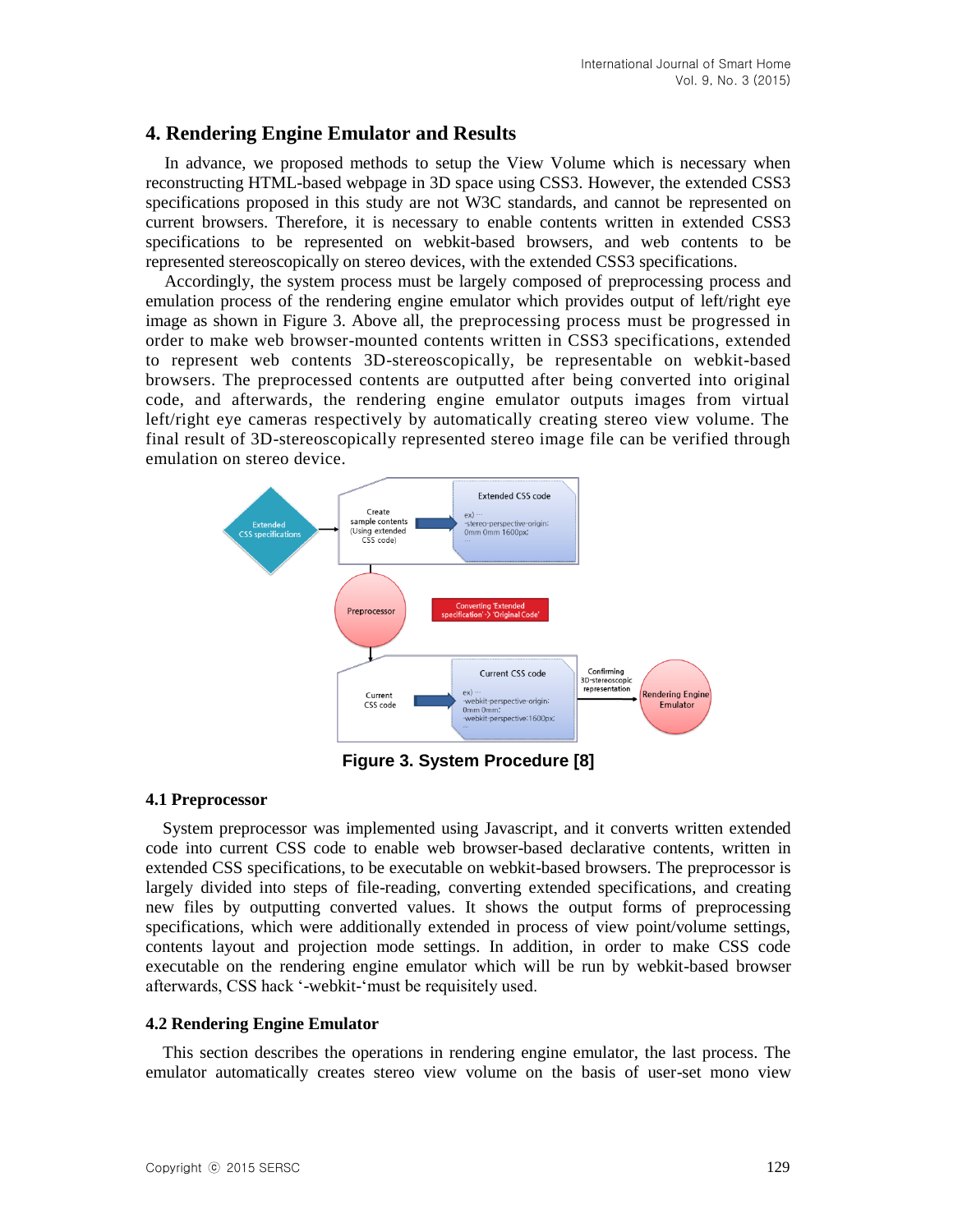volume. Then, left/right eye images are obtained from virtual left/right eye cameras, and the final stereo images are emulated on a stereo device according to display properties.

**4.2.1 Automatic Formation of Stereo View Volume:** At the position of previously set view point, default mono view volume is set. This project is based on the assumption that the position of view point of the mono view volume, set in this study, is placed in the middle of user's left and right eyes. In this regard, the rendering engine emulator automatically sets two view volumes of virtual left/right eyes, which have distance of 65mm, the standard distance of left/right eyes of an adult. Then the emulator applies camera position-setting CSS extended specification property '-3dLayout-perspective-origin' to obtain information about view point position at left/right eye, by equally moving the x-coordinate of mono view volume's view point position by 32.5mm in left/right directions. In this way, the emulator automatically creates the stereo view volume, and we can construct stereo view volumes of diverse forms, depending on the position of focus point. There are two methods of creating stereo view volume, which are defining the focus point as infinity and positioning the focus point on projection plane as shown in Figure 4.



**Figure 4. Automatic Formation of Stereo View Volume**

**4.2.2 Obtaining Left/Right Eye Images:** Left/right eye images can be obtained from the emulator, using either of two methods of setting the stereo view volume. By making the view direction of left/right eye cameras of previously created stereo view volume regularly perpendicular to projection plane, the focus point is set as infinity, and the stereo view volume is created. As shown in Figure 4, the focal distance is automatically set as infinity in a stereo view volume space which is set using the original CSS, since when setting the view volume, the view direction toward view plane is fixed perpendicularly in default. However, if extended CSS specifications are applied, it is possible to adjust the view direction or view angle of left/right eye cameras in previously created stereo view volume. Therefore, stereo view volume can be formed by positioning the focal distance on projection plane, as shown in Figure 4. Accordingly, the viewing volumes at left/right eyes respectively are constructed diversely, based on the amount of left/right movement of viewpoint's x-coordinate. From these newly created left/right cameras, images for left/right eye images can be obtained.

**4.2.3 Creating Stereo Image:** Following is the description of creating final stereo image file by composing the same-sized left/right images. In the process of setting the stereo view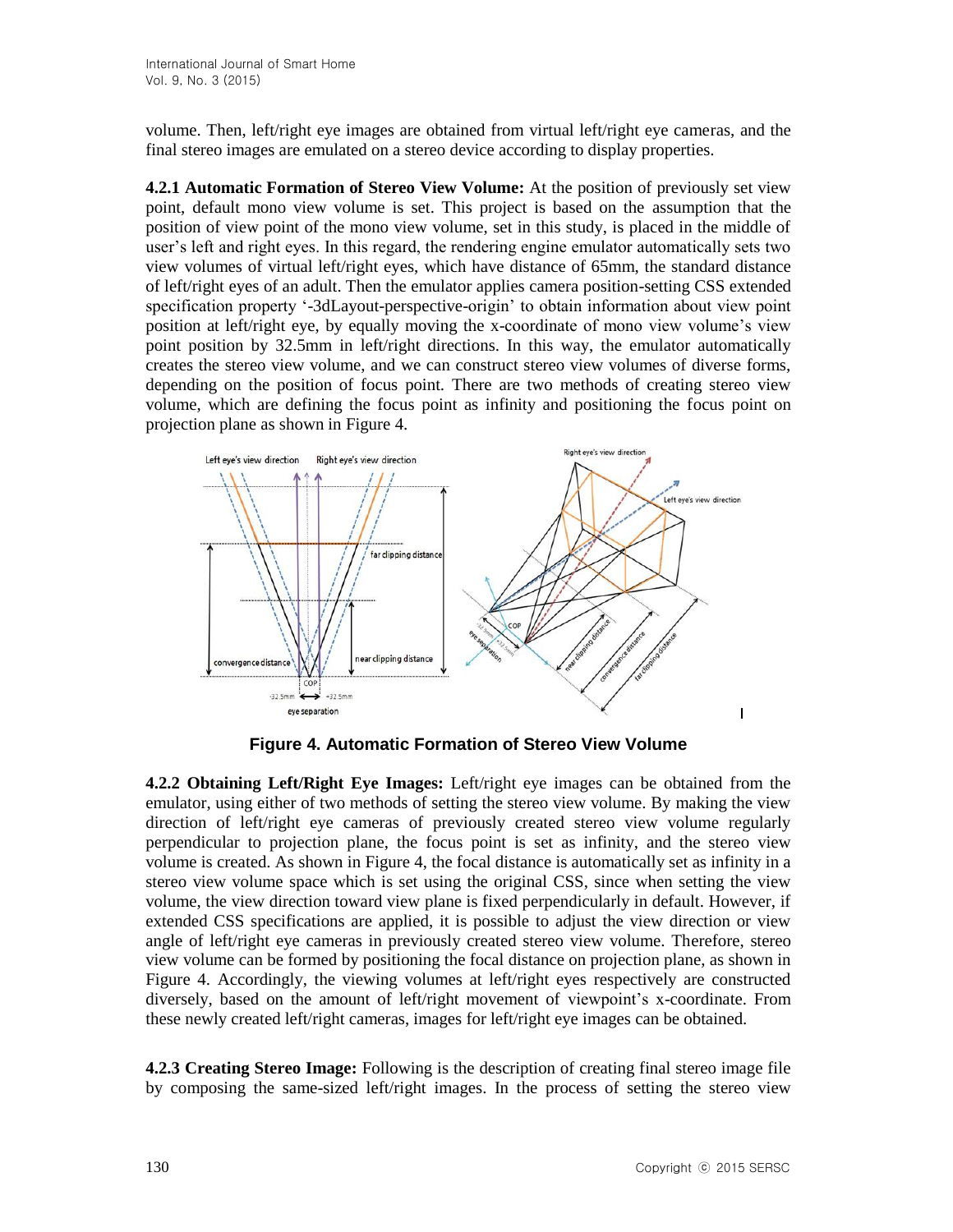volume, we can obtain left/right eye images by defining the depth value of separated declarative contents or coordinates in 3D space and finally positioning the objects in stereo view volume. In order to emulate in adequate forms for stereo devices, which are output devices, images obtained respectively from left/right binocular view volumes are outputted in equal sizes and finally created as a stereo image file.

Rendering engine emulator, which is executable on webkit-based browsers, was built to display two left/right eye images respectively on assigned fields, and results of representing final 3D-stereo sample contents 3D-stereoscopically can be verified through the emulator. In default, webpage screen in mono view volume, which has the user-set viewpoint position information, is outputted on the two assigned fields. Images which are to be outputted in corresponding frames are set to match the output device. Then, the sizes of left/right images to be outputted in two fields in accordance with horizontal to vertical ratio of the two initially defined fields are automatically adjusted. Operation process of the emulator is shown in Figure 6, and the result of representing the final stereo image file 3D-stereoscopically was verified by emulating on final stereo device in adequate forms as shown in Figure 7.



**Figure 6. Procedure of Rendering Engine Emulator [8]**



**Figure 7. Final Result of 3D Stereo Sample Content in Stereo Device**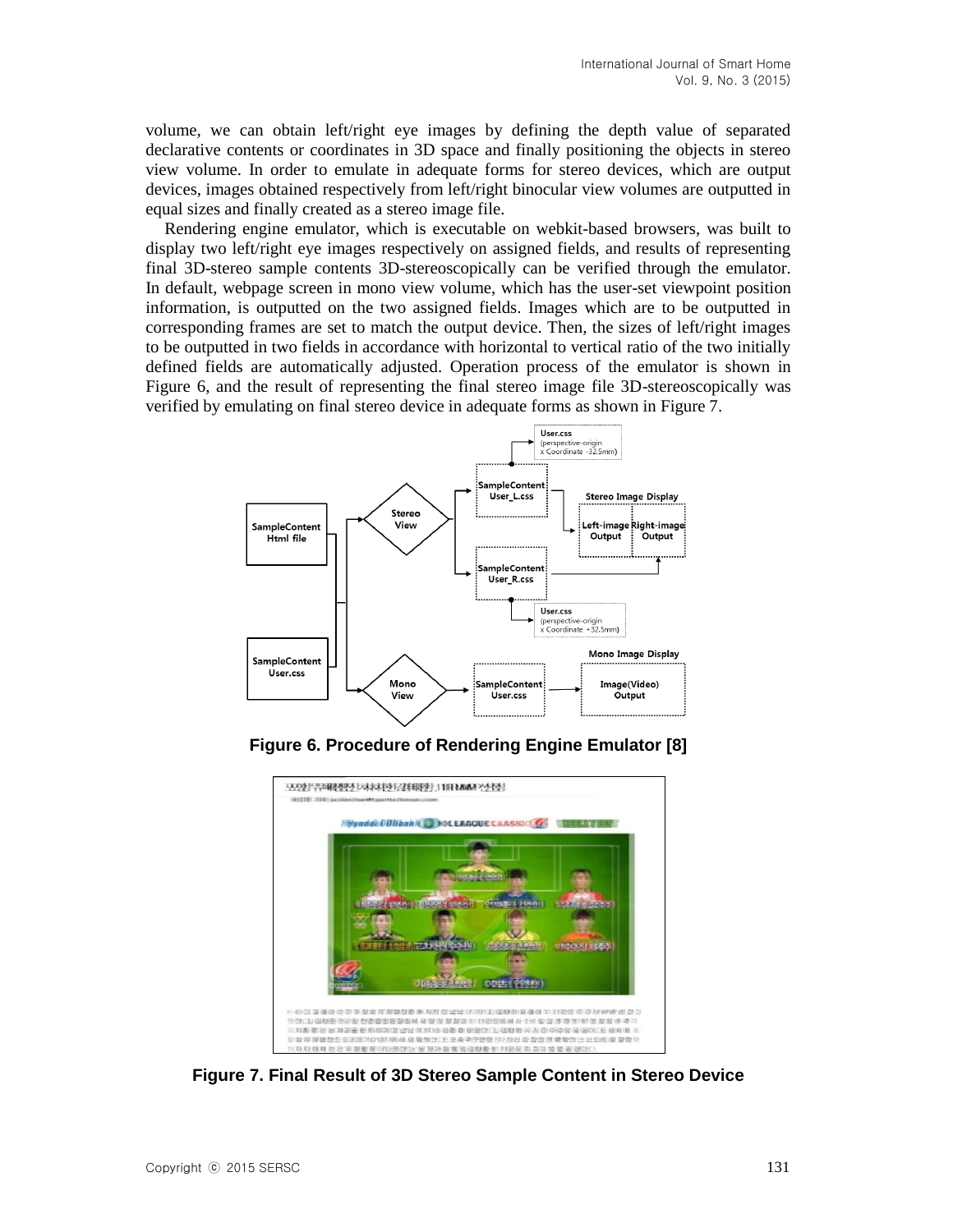# **5. Conclusion**

Various stereo devices such as 3DTV support HTML5-based standard web browsers, and therefore, it is meaningful that web contents which were mostly written in HTML were represented in 3D-stereoscopic space, using web standard CSS instead of 3D graphic language. In this paper, webpages written in HTML5 were represented in three-dimensional space 3D-stereoscopically. First, we proposed a new CSS profile by extending CSS specifications, which are necessary in order to set view volume and place web contents in three-dimensional space. Also, using this profile, we implemented an emulator so that the sample contents, created by reconstructing browser-based declarative contents on webpage written in HTML5 in three-dimensional space, can be represented in stereo solid image.

Webpages which consist of various 2D-based multimedia contents were reconstructed in a three-dimensional space and represented 3D-stereoscopically using CSS. With this study, we could represent construction and manipulate 2D-based web contents freely in three-dimensional space. Thus, we will be able to represent interactive web content easily in free style in 3D space. Also, by applying the camera conception, it will be possible to manipulate view volume in various forms in 3D space, and to enable users to approach content from various viewpoints. By developing with HTML5 and CSS this way, we will be able to contribute to developing web standards. Also, studies to implement construction tools for 3D stereo representation of web content and other necessary technologies should be done in future.

## **Acknowledgements**

This research is supported by Ministry of Culture, Sports and Tourism (MCST) and Korea Creative Content Agency (KOCCA) in the Culture Technology (CT) Research & Development Program 2014 and the ICT R&D program of MSIP/IIT

## **References**

- [1] J. L. Feuvre, Telecom ParisTech; Institut Telecom; CNRS LTCI, "Towards Declarative 3D in Web Architecture", http://www2012.wwwconference.org/proceedings/nocompanion/Dec3D2012\_03.pdf.
- [2] S. Han and D.-Y. Lee, Extensions for Stereoscopic 3D support W3C Editor's Draft 30, **(2012)** November, www.w3.org/TR/3dweb.
- [3] W3C, CSS TV Profile 1.0, [Online]. Available: http://www.w3.org/TR/css-tv (downloaded 2012, Nov. 30)
- [4] W3C, CSS3, [Online]. Available: http://www.w3.org/tr (downloaded 2012, Nov. 30)
- [5] A. Eicholz, CSS Positioned Layout Module Level 3 (W3C), **(2012)** February 22, Available: http://dev.w3.org/csswg/css3-positioning/.
- [6] S. Fraser, D. Jackson, E. O'Connor, D. Schulze and A. Gregor, CSS Transforms (W3C), **(2012)**, September 11, Available: http://www.w3.org/TR/css3-3d-transforms.
- [7] H.-J. Lee, S.-B. Lim and H.-J. Yim, "3D Stereoscopic Representation of Web Content with CSS3 Stylesheet", Journal of KIISE: Computing Practices and Letters, vol. 20, no. 2, **(2014)** February, pp. 84-89.
- [8] H.-J. Lee, H.-J. Yim and S.-B. Lim, "A Study on CSS3 Stylesheet Extension and Emulator for Representation of Stereo Web Content in 3DTV", Journal of the Korea Computer Graphics Society, vol. 19, no. 4, **(2013)** December, pp. 1-11.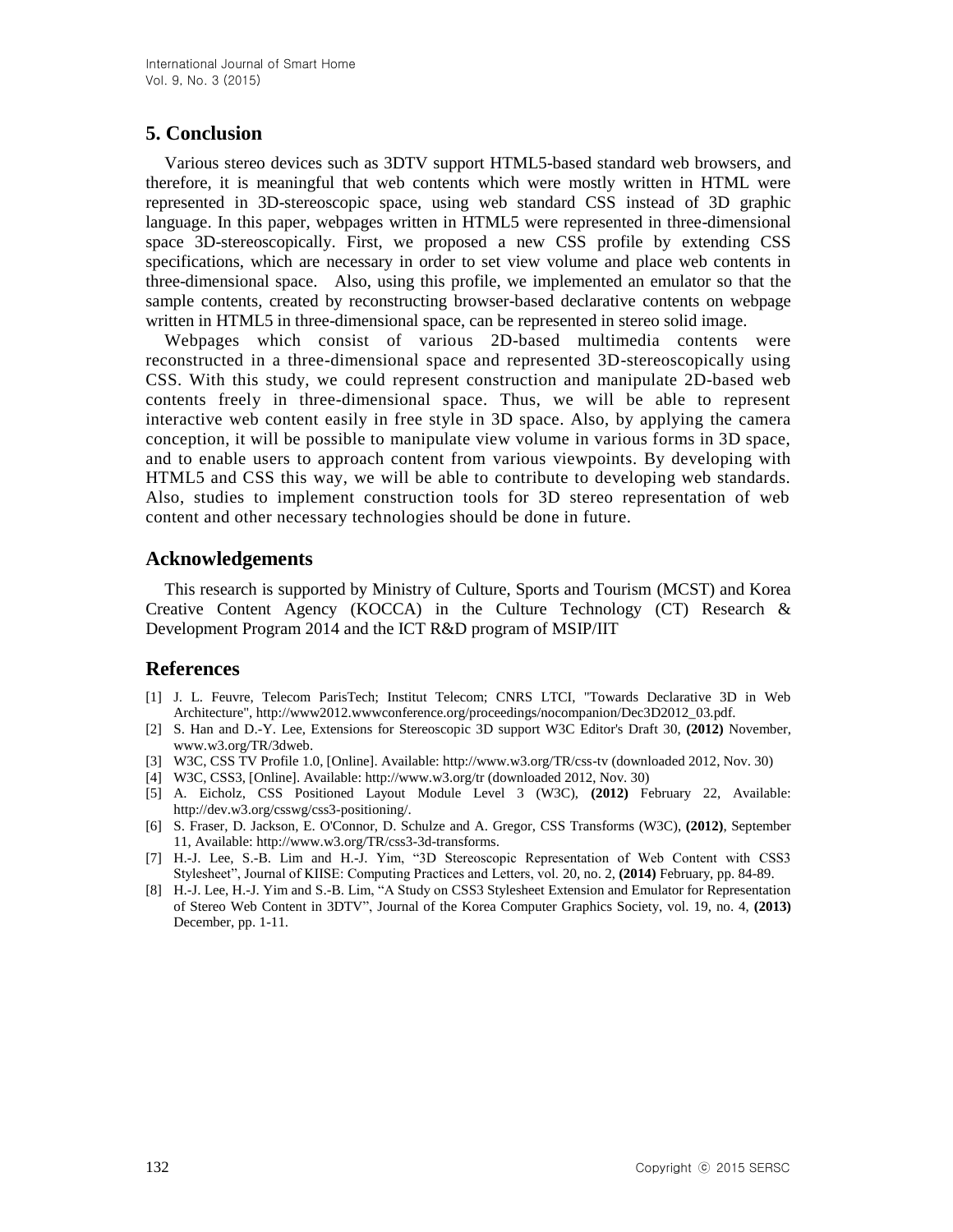### **Authors**



**Hee-Jin Lee,** received her BS and MS degree in Multimedia Science in 2011 and 2013, and currently studying in course of Ph.D. degree from Sookmyung Women's University, Korea. Her main research interests are computer graphics, 3D display, web and mobile multimedia services, and UI/UX.



**Hyun-Jeong Yim,** received her BS, MS and Ph.D. degree in Multimedia Science in 2003, 2005 and 2010 respectively, from Sookmyung Women's University, Korea. From 2010, she is currently a senior researcher at terrestrial broadcasting laboratory, at Electronics and Telecommunications Research Institute (ETRI). Her main research interests are multimedia services, data broadcasting, 3DTV and standardization of terrestrial broadcasting.



**Soon-Bum Lim,** received his BS degree from Seoul National University, Korea, in 1982 and his MS and Ph.D. degrees in computer science from KAIST (Korea Advanced Institute of Science and Technology), Korea, in 1983 and 1992, respectively. From 1989 to 1997, he was the engineering director for the font technology and printer division at Human Computer, Inc, and Trigem Computer, Inc. From 1997, he was an assistant professor in the Dept. of Computer Science at Konkuk University in Korea. From 2001, he is currently a professor in the Dept. of Multimedia Science at Sookmyung Women's University in Korea. His main research interests are computer graphics, web and mobile multimedia contents, user interface, and electronic publishing such as font, eBook, and XML documents.